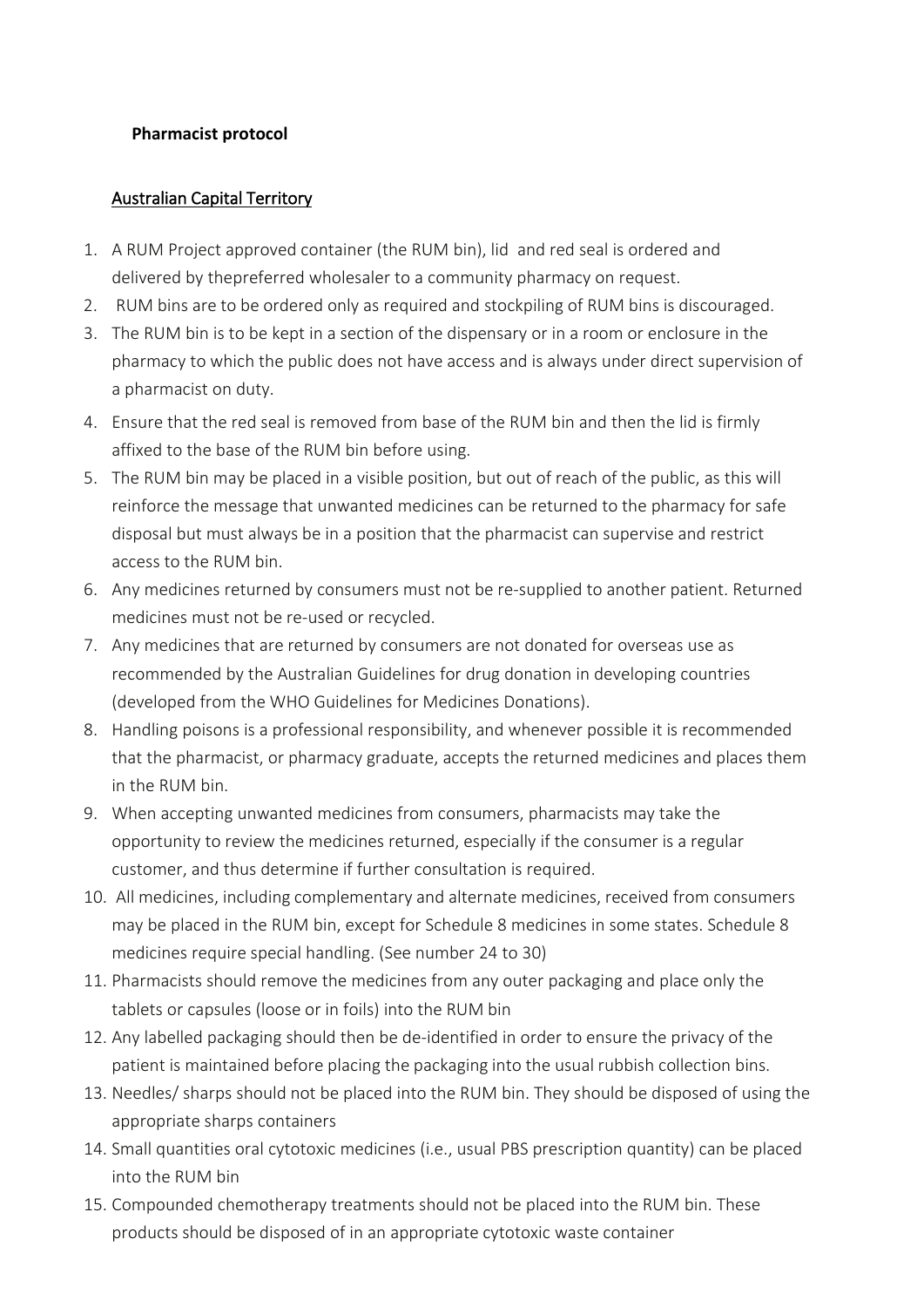- 16. Any Dose Administrations Aids returned for disposal should be placed into the RUM bin without any extraneous packaging –i.e., remove plastic sleeves, etc.
- 17. Do not place any weekly organisers that are returned by consumers, in the RUM bin. These can be appropriately disposed of in the general rubbish once any medicines are removed from the organiser (medicines only placed in the RUM bin).
- 18. Liquid medicines can be placed in the RUM bin a small amount (i.e., less than 100ml) can be poured directly into the RUM bin over the contents or larger volumes can be poured onto anabsorbent material (e.g., sawdust or kitty litter) placed in the RUM bin.
- 19. When the RUM bin is almost full, or whenever it contains sufficient medicines to raise concerns about their security, the red seal must be securely and permanently affixed to the RUM bin andthe wholesaler alerted that a collection is required. Appropriate documentation is required from your wholesaler before the collection can occur.
- 20. A replacement RUM bin is then ordered from the preferred wholesaler.
- 21. It should be impressed on all staff that any attempt to retrieve anything from the RUM bin is absolutely prohibited.
- 22. Any information or suspicion of theft from the RUM bin, or any loss/disappearance of the RUM bin or any of its contents, should be reported to the local police.
- 23. Failure to accept any returned medicines from a consumer may jeopardise the ability of the community pharmacy to access RUM bins in the future.

## Disposal of Schedule 8 medicines

24. It remains the responsibility of all pharmacists to ensure that they comply with their jurisdiction's requirements for the disposal of Schedule 8 medicines. The following Schedule 8 protocols are all correct as of November 2021.

Pharmacists should take reasonable steps to ensure any Schedule 8 medicines returned for disposal are recorded and destroyed in accordance with *Medicines, Poisons and Therapeutic Goods Regulations (ACT) 2008.*

For specific information regarding disposal of Schedule 8 medicines refer to Sections 390, 545 and 546 of the *Regulations.*[http://www.legislation.act.gov.au/sl/2008-42/current/pdf/2008-](http://www.legislation.act.gov.au/sl/2008-42/current/pdf/2008-42.pdf) [42.pdf](http://www.legislation.act.gov.au/sl/2008-42/current/pdf/2008-42.pdf) :

- 25. Destruction of schedule 8 medicines can be performed by the pharmacist under the direct supervision of another pharmacist
- 26. When a Schedule 8 medicine is in a formulation that cannot be destroyed (i.e., the formulation is a tamper resistant formulation) it should be rendered unusable, unrecoverable and/or unidentifiable before being placed into the RUM bin.